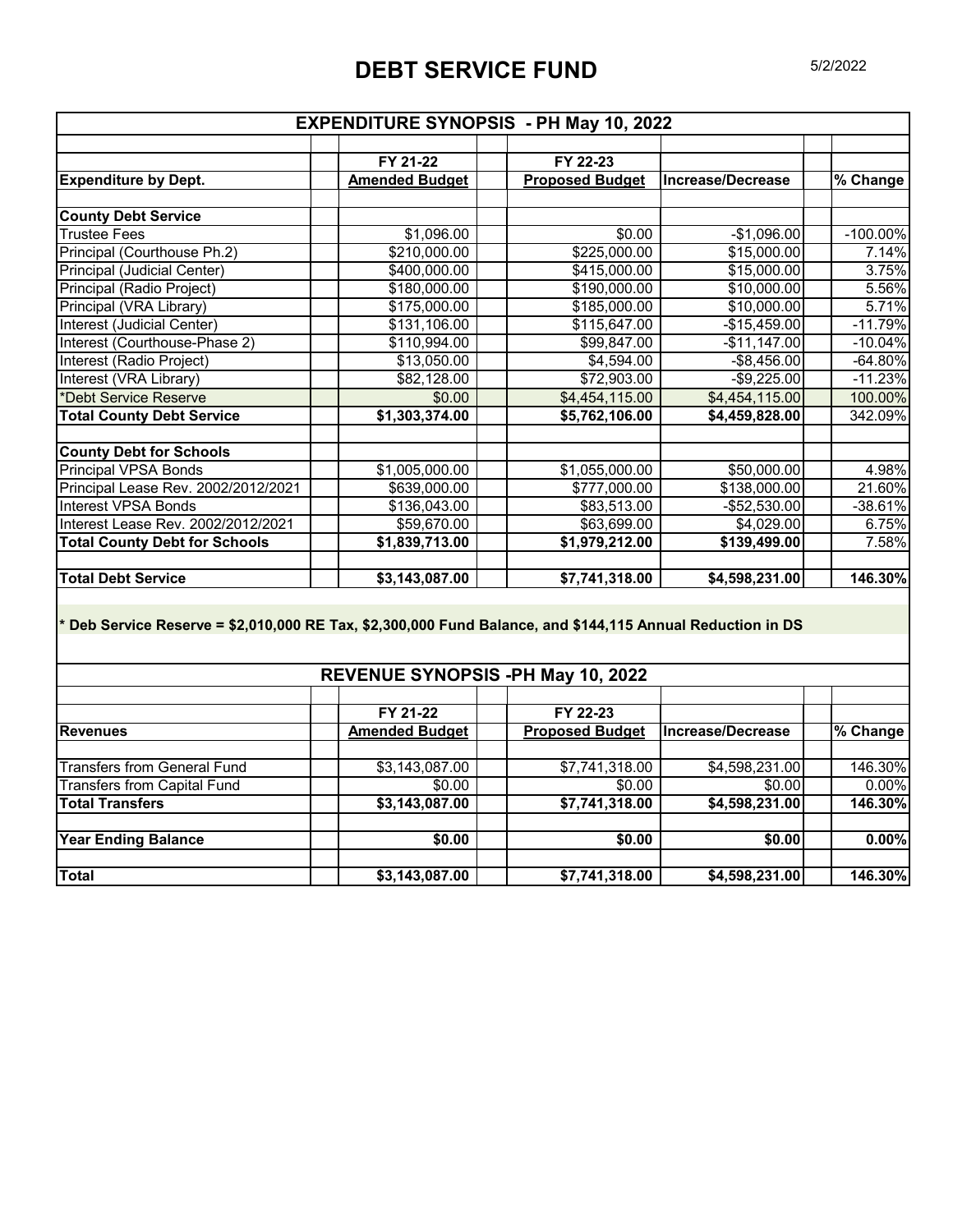# **CAPITAL FUND** 5/2/2022

## **EXPENDITURE SYNOPSIS- PH May 10, 2022**

|                                            | FY 21-22                           | FY 22-23               |                                          |          |
|--------------------------------------------|------------------------------------|------------------------|------------------------------------------|----------|
| <b>Expenditure by Dept.</b>                | <b>Amended Budget</b>              | <b>Proposed Budget</b> | Increase/Decrease                        | % Change |
| <b>Capital Projects</b>                    |                                    |                        |                                          |          |
| Capital Reserve (School)                   | \$300,500.00                       | \$300,500.00           | \$0.00                                   | 0.00%    |
| Capital Reserve (Unallocated)              | \$404,751.00                       | \$404,751.00           | \$0.00                                   | 0.00%    |
| <b>Total</b>                               | \$705,251.00                       | \$705,251.00           | \$0.00                                   | 0.00%    |
|                                            |                                    |                        |                                          |          |
|                                            |                                    |                        |                                          |          |
|                                            | REVENUE SYNOPSIS - PH May 10, 2022 |                        |                                          |          |
|                                            |                                    |                        |                                          |          |
|                                            | FY 21-22                           | FY 22-23               |                                          |          |
|                                            | <b>Amended Budget</b>              |                        | <b>Proposed Budget Increase/Decrease</b> | % Change |
| <b>Revenues</b><br><b>Capital Projects</b> |                                    |                        |                                          |          |
| Interest on Investments                    | \$0.00                             | \$0.00                 | \$0.00                                   | 0.00%    |
| <b>Bond Proceeds</b>                       | \$0.00                             | \$0.00                 | \$0.00                                   | 0.00%    |
| <b>VPSA Refunding Proceeds</b>             | \$0.00                             | \$0.00                 | \$0.00                                   | 0.00%    |
| <b>Transfer from General Fund</b>          | \$0.00                             | \$0.00                 | \$0.00                                   | 0.00%    |
| <b>Year Ending Balance</b>                 | \$705,251.00                       | \$705,251.00           | \$0.00                                   | 0.00%    |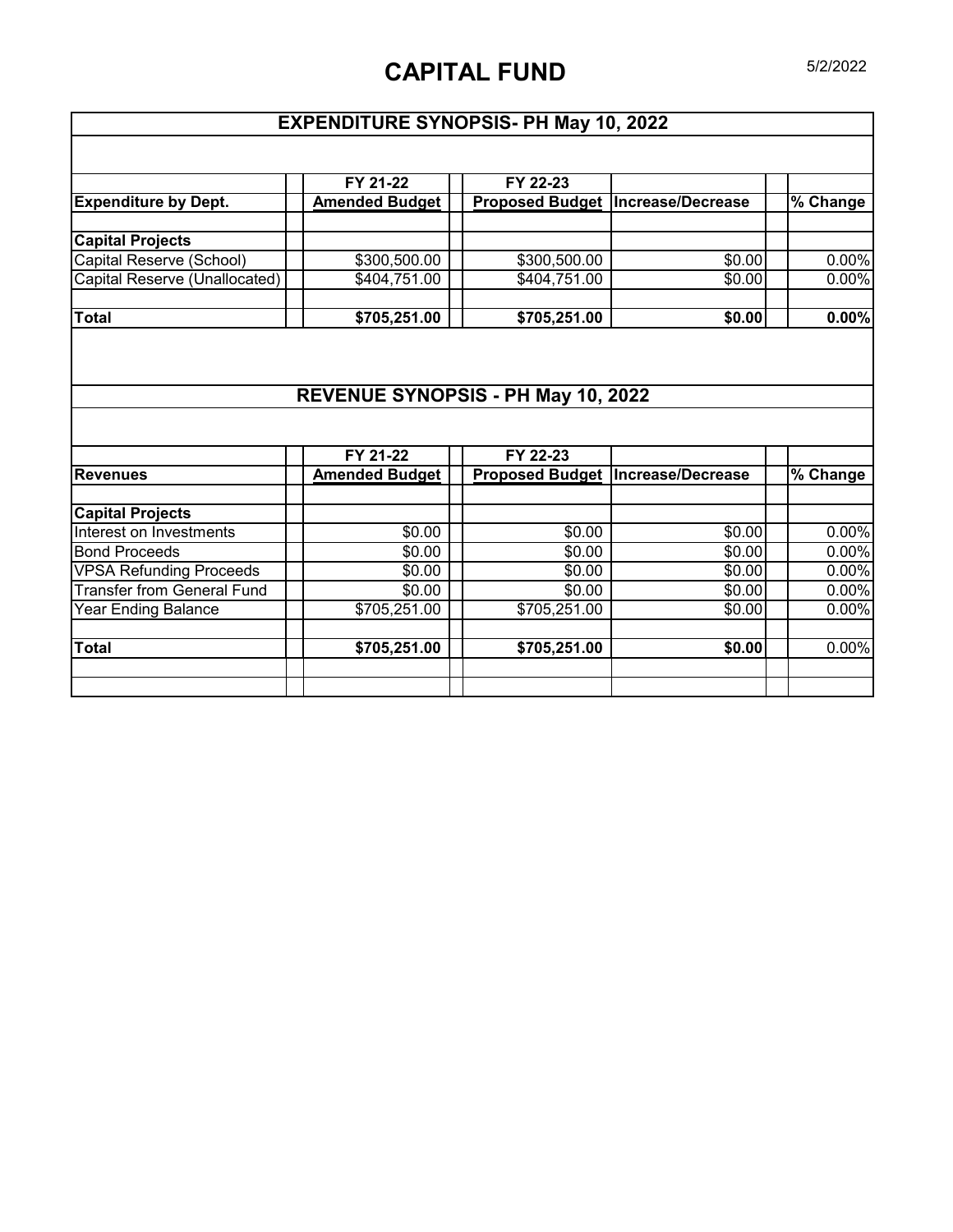#### **EXPENDITURE SYNOPSIS - PH May 10, 2022**

|                                    | FY 21-22              | FY 22-23     |                                    |            |
|------------------------------------|-----------------------|--------------|------------------------------------|------------|
| <b>Expenditure by Dept.</b>        | <b>Amended Budget</b> |              | Proposed Budget  Increase/Decrease | % Change   |
|                                    |                       |              |                                    |            |
| <b>Engineering Services</b>        | \$10,000.00           | \$10,000.00  | \$0.00                             | 0.00%      |
| <b>New Connection Installation</b> | \$5,000.00            | \$5,000.00   | \$0.00                             | 0.00%      |
| <b>Maintenance and Repairs</b>     | \$34,000.00           | \$34,000.00  | \$0.00                             | 0.00%      |
| <b>Electrical Services</b>         | \$12,000.00           | \$12,000.00  | \$0.00                             | 0.00%      |
| <b>Billing/Postal Services</b>     | \$5,500.00            | \$5,500.00   | \$0.00                             | 0.00%      |
| <b>Water and Sewer</b>             | \$49,000.00           | \$49,000.00  | \$0.00                             | 0.00%      |
| Telecommunications                 | \$1,100.00            | \$1,100.00   | \$0.00                             | 0.00%      |
| Permit Fees                        | \$298.00              | \$309.00     | \$11.00                            | 3.69%      |
| Maintenance Supplies               | \$72,377.00           | \$58,000.00  | $-$14,377.00$                      | $-19.86\%$ |
| Refunds                            | \$200.00              | \$200.00     | \$0.00                             | 0.00%      |
| Capital Improvements               | \$58,279.00           | \$0.00       | $-$58,279.00$                      | 100.00%    |
| Debt Service                       | \$0.00                | \$0.00       | \$0.00                             | 0.00%      |
| <b>Reserve for Contingency</b>     | \$4,424.00            | \$5,984.00   | \$1,560.00                         | 35.26%     |
| <b>Total</b>                       | \$252,178.00          | \$181,093.00 | $-$72,645.00$                      | $-28.19%$  |

### **REVENUE SYNOPSIS - PH May 10, 2022**

|                                     | FY 21-22              | FY 22-23     |                                     |           |
|-------------------------------------|-----------------------|--------------|-------------------------------------|-----------|
| <b>Revenues</b>                     | <b>Amended Budget</b> |              | Proposed Budget   Increase/Decrease | % Change  |
|                                     |                       |              |                                     |           |
| <b>Piney River Water/Sewer</b>      |                       |              |                                     |           |
| Fees for Water/Sewer                | \$135,098.00          | \$144,927.00 | \$9,829.00                          | 7.28%     |
| <b>Connection/Installation Fees</b> | \$7,000.00            | \$7,000.00   | \$0.00                              | 0.00%     |
| Transfer from General Fund (Op)     | \$105,656.00          | \$0.00       | $-$105,656.00$                      | 0.00%     |
| Transfer from General Fund (Cap)    | \$0.00                | \$0.00       | \$0.00                              | 100.00%   |
| Transfer from Genral Fund (Debt)    | \$0.00                | \$0.00       | \$0.00                              | 100.00%   |
| Year Ending Balance                 | \$4,424.00            | \$29,166.00  | \$24,742.00                         | 559.27%   |
|                                     |                       |              |                                     |           |
| <b>Total</b>                        | \$252,178.00          | \$181,093.00 | $-$71,085.00$                       | $-28.19%$ |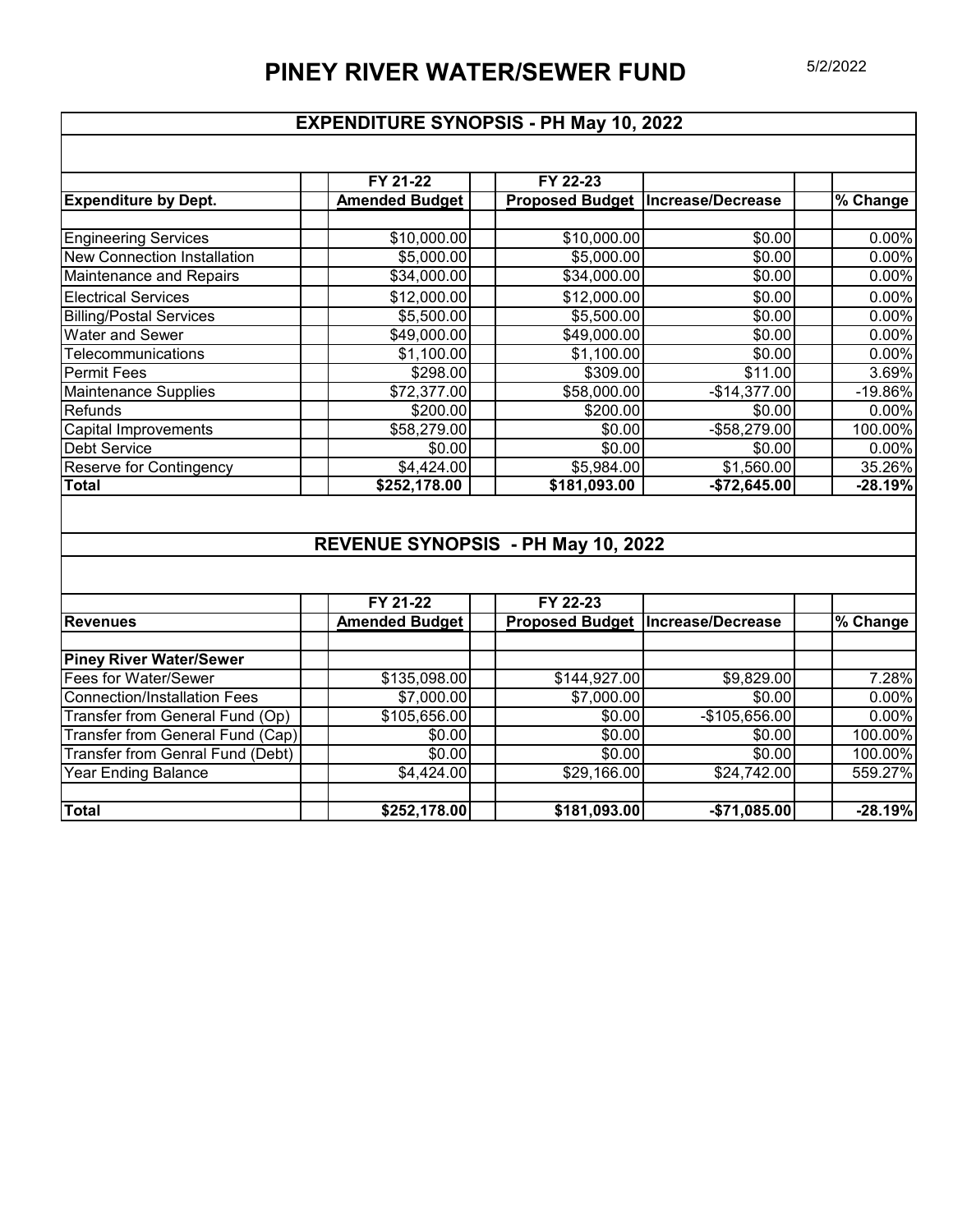# **SCHOOL TEXTBOOK FUND** 5/2/2022

#### **EXPENDITURE SYNOPSIS- PH May 10, 2022**

| <b>Expenditures</b>               | FY 21-22<br><b>Amended Budget</b> | FY 22-23     | <b>Proposed Budget Increase/Decrease</b> | % Change |
|-----------------------------------|-----------------------------------|--------------|------------------------------------------|----------|
|                                   |                                   |              |                                          |          |
| <b>Textbook Fund Expenditures</b> |                                   |              |                                          |          |
| School Textbook Payments          | \$531,450.00                      | \$490,167.00 | $-$ \$41,283.00                          | $-7.77%$ |
|                                   |                                   |              |                                          |          |
| <b>Total</b>                      | \$531,450.00                      | \$490,167.00 | $-$41,283.00$                            | $-7.77%$ |

## **REVENUE SYNOPSIS - PH May 10, 2022**

|                                     | FY 21-22              | FY 22-23     |                                          |           |
|-------------------------------------|-----------------------|--------------|------------------------------------------|-----------|
| <b>Revenues</b>                     | <b>Amended Budget</b> |              | <b>Proposed Budget Increase/Decrease</b> | % Change  |
|                                     |                       |              |                                          |           |
| <b>Textbook Fund Revenues</b>       |                       |              |                                          |           |
| Interest on Investments             | \$17.00               | \$22.00      | \$5.00                                   | 29.41%    |
| <b>Supplement School Operations</b> | \$161,967.00          | \$192,459.00 | \$30,492.00                              | 18.83%    |
| <b>Carryover Funds</b>              | \$369,466.00          | \$297,686.00 | $-$71,780.00$                            | $-19.43%$ |
|                                     |                       |              |                                          |           |
| <b>Total</b>                        | \$531,450.00          | \$490,167.00 | $-$41,283.00$                            | $-7.77%$  |